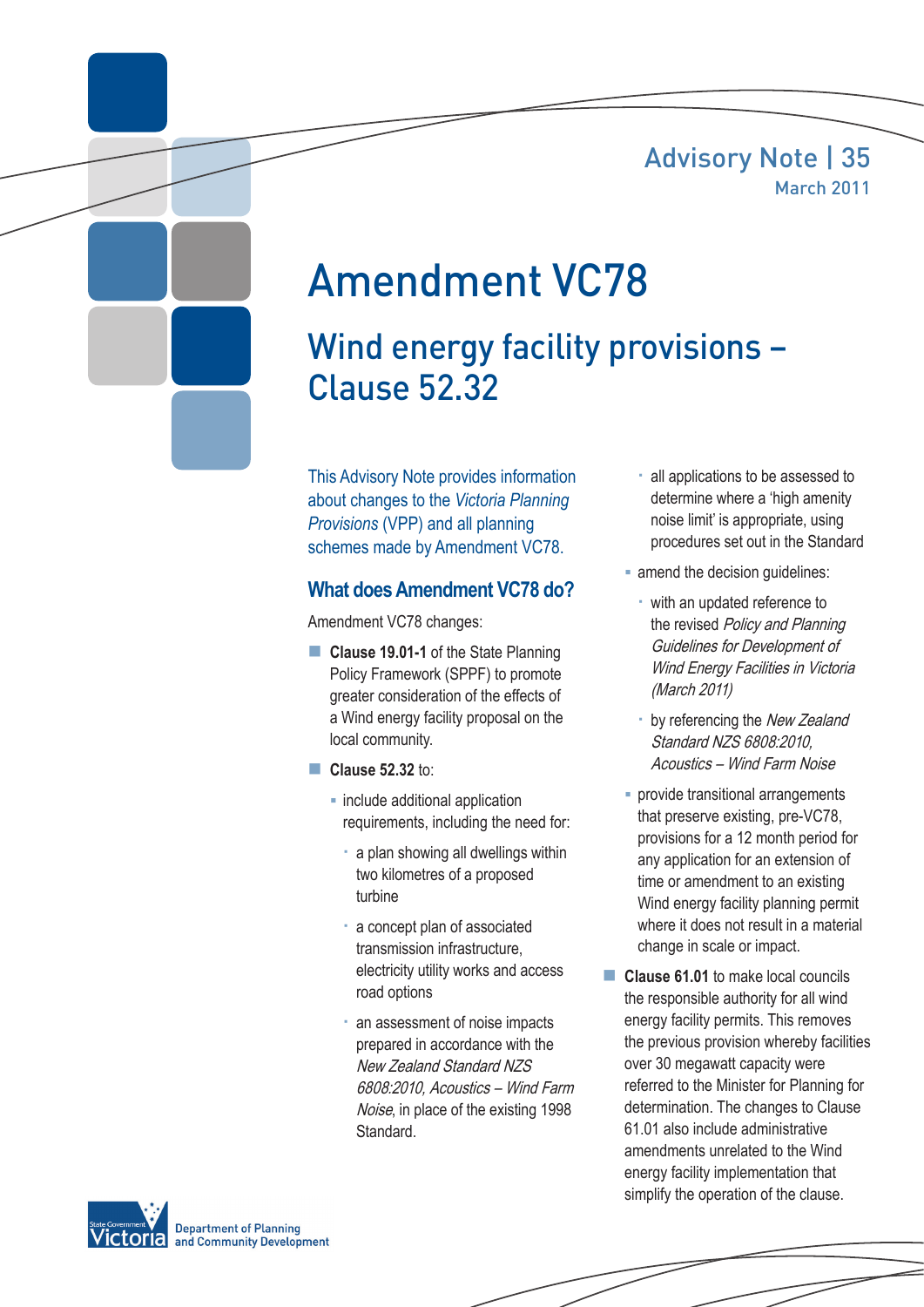

■ **Clause 81.01** by updating reference to the most recent edition of the Policy and Planning Guidelines for Development of Wind Energy Facilities in Victoria (March 2011).

The new provisions and guidelines come into operation on 15 March 2011.

These amendments reflect the first stage of changes to implement the State Government's wind farm policies. The changes provide for greater emphasis on a balanced assessment of proposals across environmental, economic and social considerations. They also incorporate reference to the most recent version of the widely applied New Zealand noise standard for wind farms.

#### **What noise provisions apply based on the revised New Zealand Standard?**

The New Zealand Standard NZS 6808:2010, Acoustics – Wind Farm Noise (the Standard) specifies that a noise limit of 40 decibels is appropriate for the protection of sleep, health and amenity of residents at most locations. This is consistent with noise limits that have previously applied in Victoria. Importantly, the Standard also sets out a process to determine if a more stringent limit should apply in specific noise sensitive locations (discussed below).

In addition, the Standard provides for consideration of cumulative impacts, so that noise impacts from nearby wind energy facilities are factored into the overall noise assessment.

#### **Under what circumstances will wind farms have to comply with more stringent noise limits?**

All wind farm applications will need to be assessed to determine if the location warrants application of the Standard's more stringent 'high amenity noise limit' of 35 decibels as set out in Section 5.3 of the Standard. The high amenity standard applies in special circumstances, such as in an environment where the background noise level is particularly low. In all other circumstances, a 40 decibel limit applies or the wind farm sound levels should not exceed the background sound level by more than 5 dB, whichever is the greater.

The high amenity standard would not be applied in locations that are already affected by other background noise sources, such as road traffic sound.

Compliance with the higher standard can typically be achieved by a change in the location, number or operating mode of the turbines.

#### **Who should receive notice of a new application for a wind energy facility?**

Responsible authorities should ensure affected parties are fully informed of a proposed Wind energy facility development. It is suggested that all property owners with dwellings within 2 km of a proposed turbine are notified of a proposal, as a minimum.

The new requirement for a concept plan of associated infrastructure, including proposed electricity utility works and access road options, will help local authorities and the wider community gain an improved understanding of the proposed development.

#### **How will the transitional arrangements work?**

The new provisions outlined in Amendment VC78 will not apply to an existing planning permit for a Wind energy facility where the application seeks an extension in time or an amendment, in situations where there is no material change to the nature, scale or impact of the development.

A material change, for example, is one that increases turbine height or blade length to the extent that there is a clearly discernable increase in visual intrusion or a net increase in noise emissions, to be determined by the responsible authority. Where a project proponent seeks to amend their proposal to the extent that there is a material change to the scale, design or off-site impacts, the new provisions will apply.

The transitional arrangements cease to apply from 15 March 2012, 12 months from the gazettal of Amendment VC78.

Should an extension of time (or an amendment) be sought for a current permit, the extension will only be granted until 15 March 2012. The effect of this is that previous provisions upon which the permit was granted cannot be extended beyond that date.